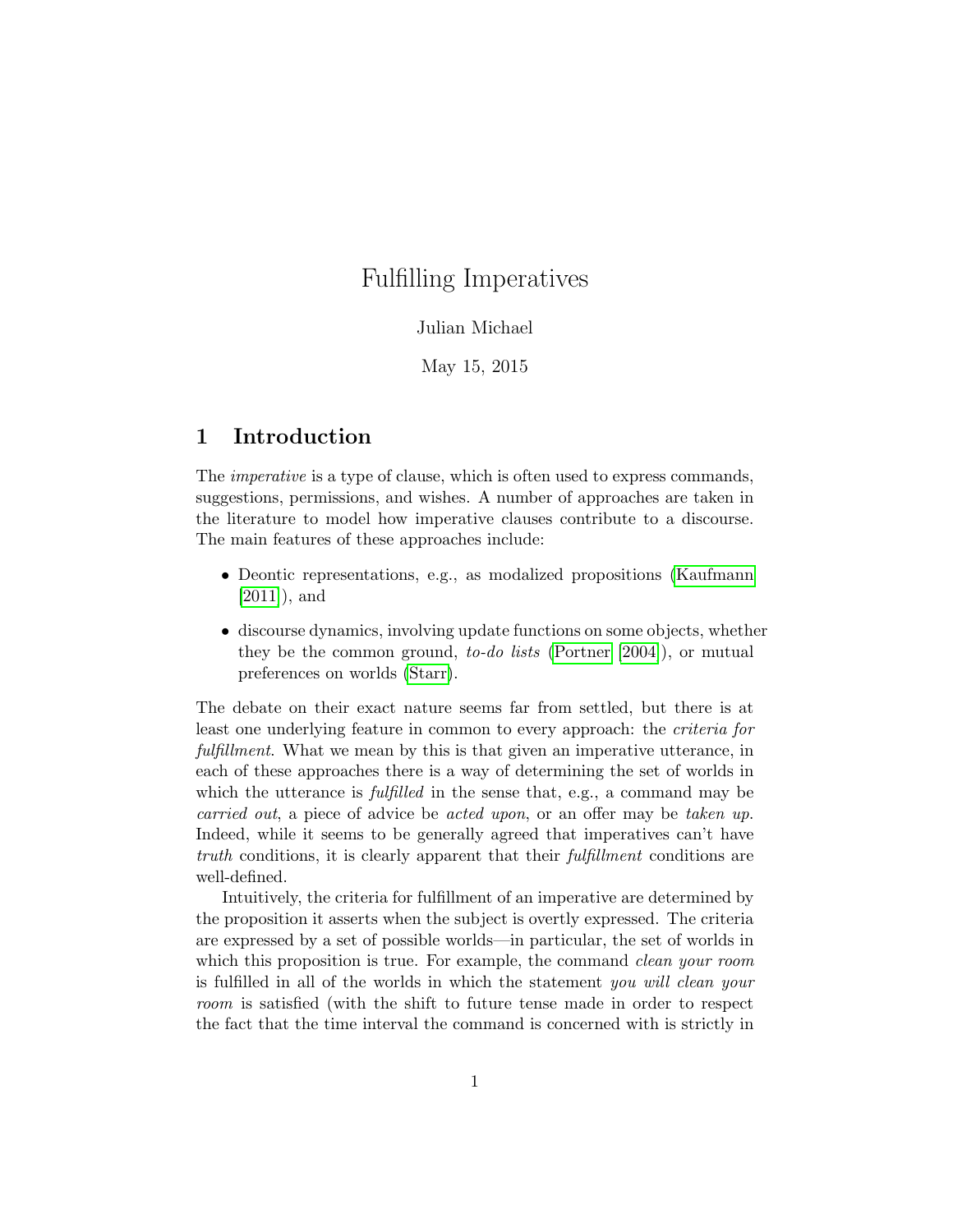the future of the utterance time). In the deontic view, this is typically the proposition in the scope of the modal operator, and in a dynamic approach, this proposition is recoverable from the update operation.

Since the criteria for fulfillment are a common feature of the main approaches, we may wish to examine the semantics of imperatives in terms of these alone. Indeed, it is possible to carry out this analysis without making any commitments about whether the criteria for fulfillment are the meaning representation of choice for imperatives. We may simply make observations about what happens to this component of the content, and require that any satisfactory complete theory of imperatives maps homomorphically onto this simplified framework, respecting our results.

Some of the difficulties of the work on imperatives stems from the following issues. The workhorses of bleeding-edge semantics are judgments of felicity and entailment. Unfortunately, felicity judgments may depend on cultural norms and mutual expectations that are not part of the content of the utterances themselves, and in judgments of entailment, it is possible for conversational implicatures to induce false positives. To make matters worse, imperatives are of quite a different character than declaratives, in that they can't be *true* or *false* in any obvious way—this means that in addition to the standard confusion between entailment and implicature, we also have the burden of defining what entailment means for imperatives in the first place. So a more conservative account of the semantics of imperatives, like one by which they denote the set of worlds in which they are fulfilled, must admit a natural notion of entailment and leave ample room for the contested entailments/implicatures to be accounted for by pragmatics and a more holistic theory of rational behavior in a discourse. But even further, there must be room for an account of obligations and permissions to arise pragmatically from this semantic characterization of imperatives. In this work, we begin to address these issues by examining some basic phenomena within the *criteria for fulfillment* framework, raising questions along the way that would need to be answered by a pragmatics-based or more generally concerned system of how imperatives contribute to a discourse.

This paper is organized as follows: In [Section 2,](#page-2-0) we explicate the view that models imperatives by their criteria for fulfillment, discussing some of the linguistic evidence and possible inferences. Then, in [Section 3](#page-8-0) we develop an account of how connectives like and and or operate on imperatives within this framework. Finally, we conclude in [Section 4.](#page-13-2)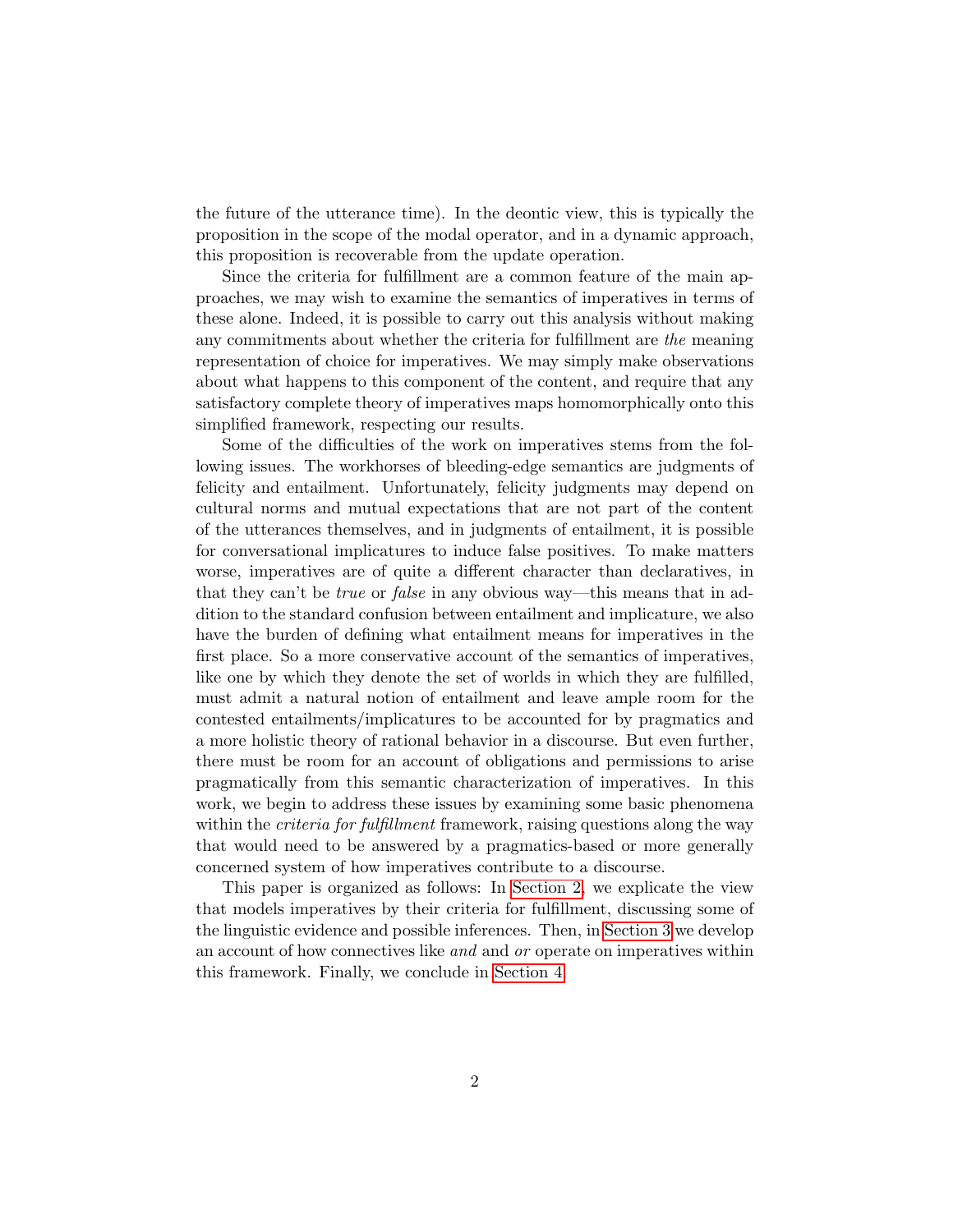# <span id="page-2-0"></span>2 Characterizing Imperatives by Criteria for Fulfillment

#### 2.1 Ross's Non-Paradox

The confusion over the meaning of imperatives begins with Ross's Paradox. This is the remark by [Ross \[1944\]](#page-13-3) that the logical inference rule of disjunction introduction does not seem to work for imperatives. For example, it is argued that the sentence Post the letter does not "entail," in some sense, Post the letter or burn it, because the latter seems to give permission to burn the letter while the former does not.

This is tied to the problem of free choice permission [\(Kamp \[1973\]](#page-13-4)), which is most clearly observed with the modal may:

- <span id="page-2-2"></span><span id="page-2-1"></span>(1) a. You may take some tea or some coffee.
	- b. You may take some tea.
	- c. You may take some coffee.

<span id="page-2-3"></span>Here, the disjunction [\(1a\)](#page-2-1) seems to license the inference of both of the disjuncts [\(1b\)](#page-2-2) and [\(1c\)](#page-2-3), while [\(1a\)](#page-2-1) does not follow from either alone. Since You may take some tea seems to impart the same permissions as a natural interpretation of Take some tea, this problem is used to explain Ross's Paradox (for example, by [Kaufmann \[2011\]](#page-13-0)). under this view, the permissiongranting imperative

<span id="page-2-4"></span>(2) Take some tea or some coffee.

"entails" either of

- <span id="page-2-6"></span><span id="page-2-5"></span>(3) a. Take some tea.
	- b. Take some coffee.

in the sense that the addressee may conclude that she had been granted all of the permissions by  $(2)$  that she would have been granted by  $(3a)$ , and similarly for  $(3b)$ .<sup>[1](#page-2-7)</sup> But defining this notion of entailment precisely for imperatives is where we start to run into problems. For example, if we receive a disjunctive order such as

<span id="page-2-8"></span>(4) Post the letter or burn it.

then we still are allowed the free choice of whether to post or burn the letter. Thus, it is argued (for example by [Starr\)](#page-14-0) that it "entails" both of the following:

<span id="page-2-7"></span><sup>&</sup>lt;sup>1</sup>We will continue to encase this use of the word "entailment" in quotes.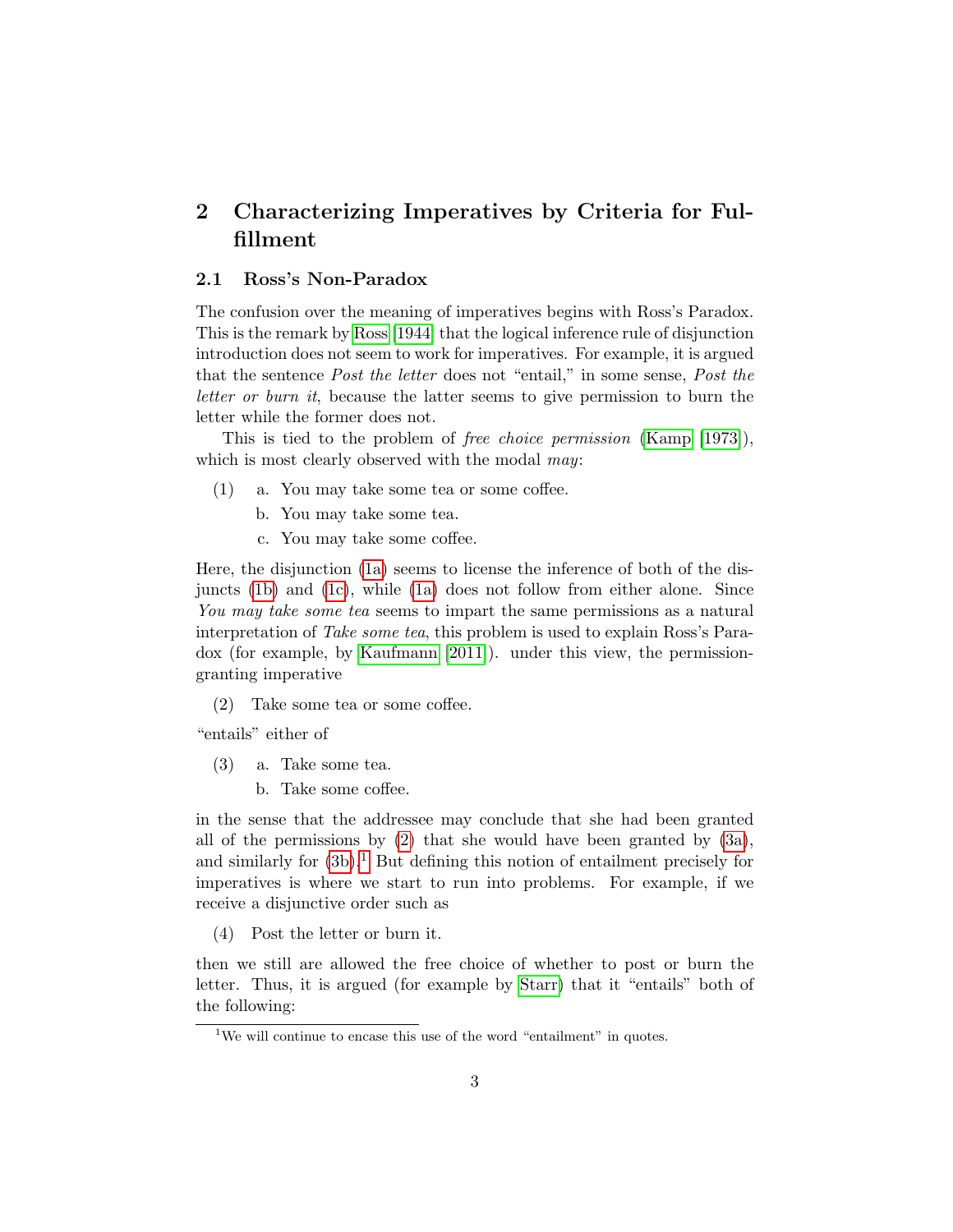<span id="page-3-1"></span><span id="page-3-0"></span>(5) a. Post the letter. b. Burn the letter.

But this is really something quite different: while from [\(4\)](#page-2-8) we may conclude that we have the permission to execute either of the disjuncts, the utterance itself is not one of granting permission—it is an order, which is understood as imparting an expectation or obligation. So our conclusions [\(5a\)](#page-3-0) and [\(5b\)](#page-3-1) are really quite a different beast than the premise [\(4\)](#page-2-8). In particular, the behavior of this sort of "entailment" for imperatives is sensitive to the difference between *obligations* (or commands, which create obligations) and permissions.

So at this point it seems, that to account for the behavior of "entailment" with imperatives, we have a choice to make in our semantic representation:

- (i) Represent obligations and permissions explicitly, or
- (ii) represent neither at all.

The dominant approaches in the literature adopt the former approach. We choose the latter, partly for the following reason: it is unnecessary to account for these "entailments" semantically, because in fact they are not entailments at all. Rather, they are Gricean implicatures, and therefore already rely on the rational capacity of the interlocutors.<sup>[2](#page-3-2)</sup>

There has been some debate in the literature as to the status of these "entailments" and whether they are actual semantic entailments (the "semantic" view) or simply Gricean implicatures (the "pragmatic" view). The argument may center on an example like the following:

- <span id="page-3-4"></span><span id="page-3-3"></span>(6) a. Post the letter, or burn it.
	- b.  $#$  But don't burn it.

The second command [\(6b\)](#page-3-3) seems somehow at odds with the first, because when the speaker issues [\(6a\)](#page-3-4) it seems that she means to license the addressee with permission to burn the letter. The semantic and pragmatic views regard this contention differently. In the semantic view, the two statements are semantically inconsistent, and the utterance of [\(6b\)](#page-3-3) "backtracks" on something previously said. In the pragmatic view, the permission to burn the

<span id="page-3-2"></span><sup>2</sup>Another reason that we may choose to adopt this approach is that the existence of obligations and permissions is a matter that is highly sensitive to cultural norms, social contracts, mutual understandings, and other non-linguistic content—so is better not modeled as part of the core meaning of imperatives. However, this claim is an argument for another paper.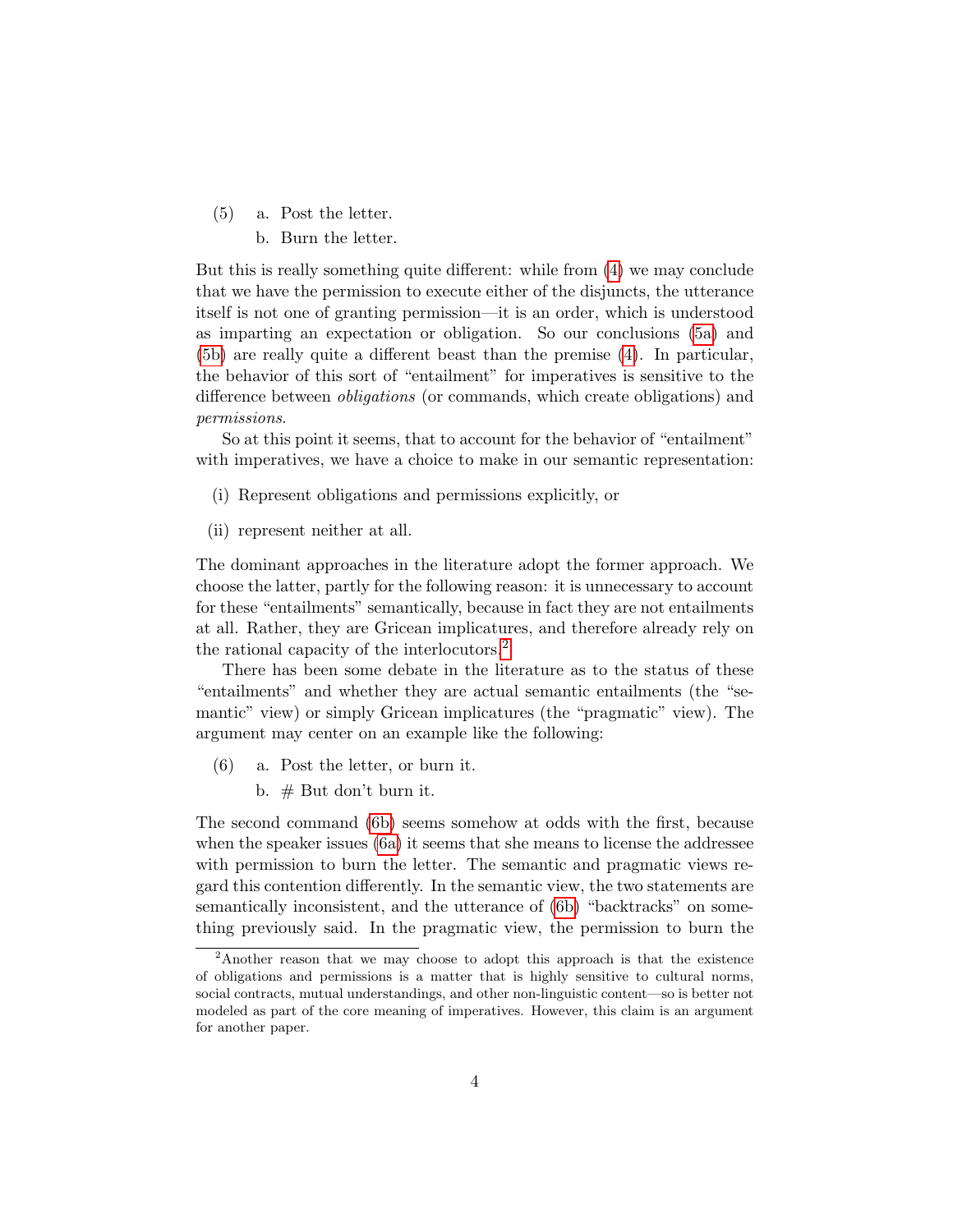letter is a very strong quantity implicature, and uttering [\(6b\)](#page-3-3) is infelicitous because it contradicts this implicature.

Teasing apart the two analyses is difficult, in particular because under the Gricean analysis, permission to burn the letter is an extremely strong implicature of [\(6a\)](#page-3-4). So to make the argument easier, we introduce a new example, which makes the implicature much weaker:

- <span id="page-4-1"></span><span id="page-4-0"></span>(7) a. Treat everyone you meet as an equal or a superior.
	- b. But don't treat His Majesty as an equal!

Under the semantic view, these two sentences are not contradictory in the first place: [\(7a\)](#page-4-0) would imply permission to treat His Majesty as an equal (if the addressee meets Him), and then [\(7b\)](#page-4-1) would clarify that this permission is not granted. Then under this view, the two sentences in [\(7\)](#page-4-1) imply that the speaker does not expect the addressee to meet the king. However, the situation is quite the opposite! Otherwise, the utterace of [\(7b\)](#page-4-1) would not be relevant.

Indeed, the Gricean view is perfectly compatible with the natural interpretation of this discourse. Utterance [\(7a\)](#page-4-0) is a general rule of behavior, which may license (though weakly) the implicature that it is okay to treat His Majesty as an equal. Therefore, it's sensible for the speaker to clarify the special case of His Majesty, where a stronger rule will apply. In no way, however, does it seem logically inconsistent with the general rule.

The Gricean perspective is advocated by [Hare \[1967\]](#page-13-5), who intimated a "logic of satisfaction or fulfillment" as a possible meaning representation for imperatives.

### 2.2 Modeling Meaning

There is no question that the criteria for fulfillment are a component of the semantics of imperative clauses. But when we reject all of the other proposed components, we are left with the problem of what the meaning actually is.

Formally, this semantic account would associate each imperative clause with a set of possible worlds. These would be the worlds in which the imperative is fulfilled, i.e., the property it denotes is taken on by the addressee. In this sense, an imperative encodes information in exactly the same way a declarative does. The question that remains, though, is of what is done with this information.

Consider the case of assertion: an asserted proposition not only mentions a set of possible worlds; it (conventionally) indicates that the speaker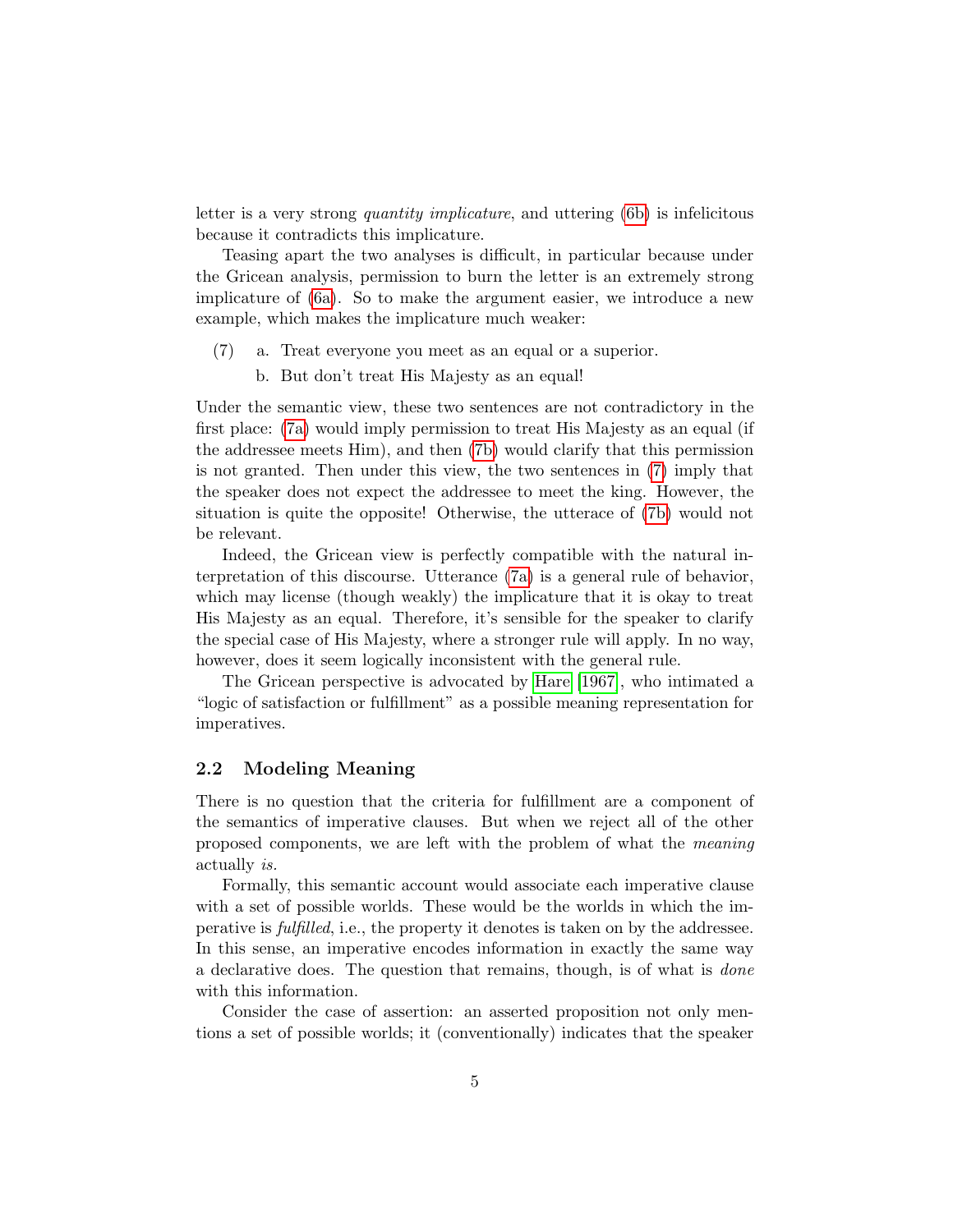believes it to be true. [Stalnaker \[1978\]](#page-14-1) characterizes assertion as adding this information to the common ground, an abstract object that represents the common beliefs of the interlocutors. This aspect of an assertion—of what it does with the proposition—may be called its sentential force. The assertive force, which is associated with the update of the common ground, affords a model of the role assertion plays in the context of a discourse.

For imperatives, the case is different. Indeed, to utter an imperative often actually seems to presuppose that the corresponding proposition is not true. Instead, it may express a *demand, suggestion, permission,* or wish for it to be true, or perhaps something else entirely. [Portner \[2004\]](#page-13-1) groups these different uses of the imperative under a sentential force that he calls requiring. Its contribution to the mental states of the interlocutors is not to update the common ground, but something more complicated, often involving bringing the addressee to a better understanding of the expectations of the speaker.

How do we move from possible worlds to this more complicated notion, which seems closer to what we mean when we ask for the "meaning" of imperatives? This is a question that I leave open, but I propose that this question will have to be answered above the level of semantics. For example, take the simple imperative Eat! This alone can be used in four different ways, depending on the context:

- (8) a. Demand: your son is refusing to finish his vegetables.
	- b. Suggestion: your friend remarks that she is hungry.
	- c. Permission: you gesture to your guest at the tray of fresh fruit in front of him.
	- d. Wish: you desperately plead that your sick gerbil will regain its appetite.

How is it that we understand these differently in all of these different situations? Furthermore, what exactly are the meanings in all of these cases, and how do they differ from each other?

Imperatives are incredibly flexible in what they may express, and are crucially situation-dependent. For this reason, we recommend that a pragmatic or even a game-theoretic approach will likely see less difficulty than a purely semantic account of their contribution to a discourse. But with respect to semantics, the fact is that the possible worlds/criteria of fulfillment approach is simple and provides an account of how imperatives interact with other content through connectives (see [Section 3\)](#page-8-0). It can provide at least part of a compositional account of compound expressions involving imper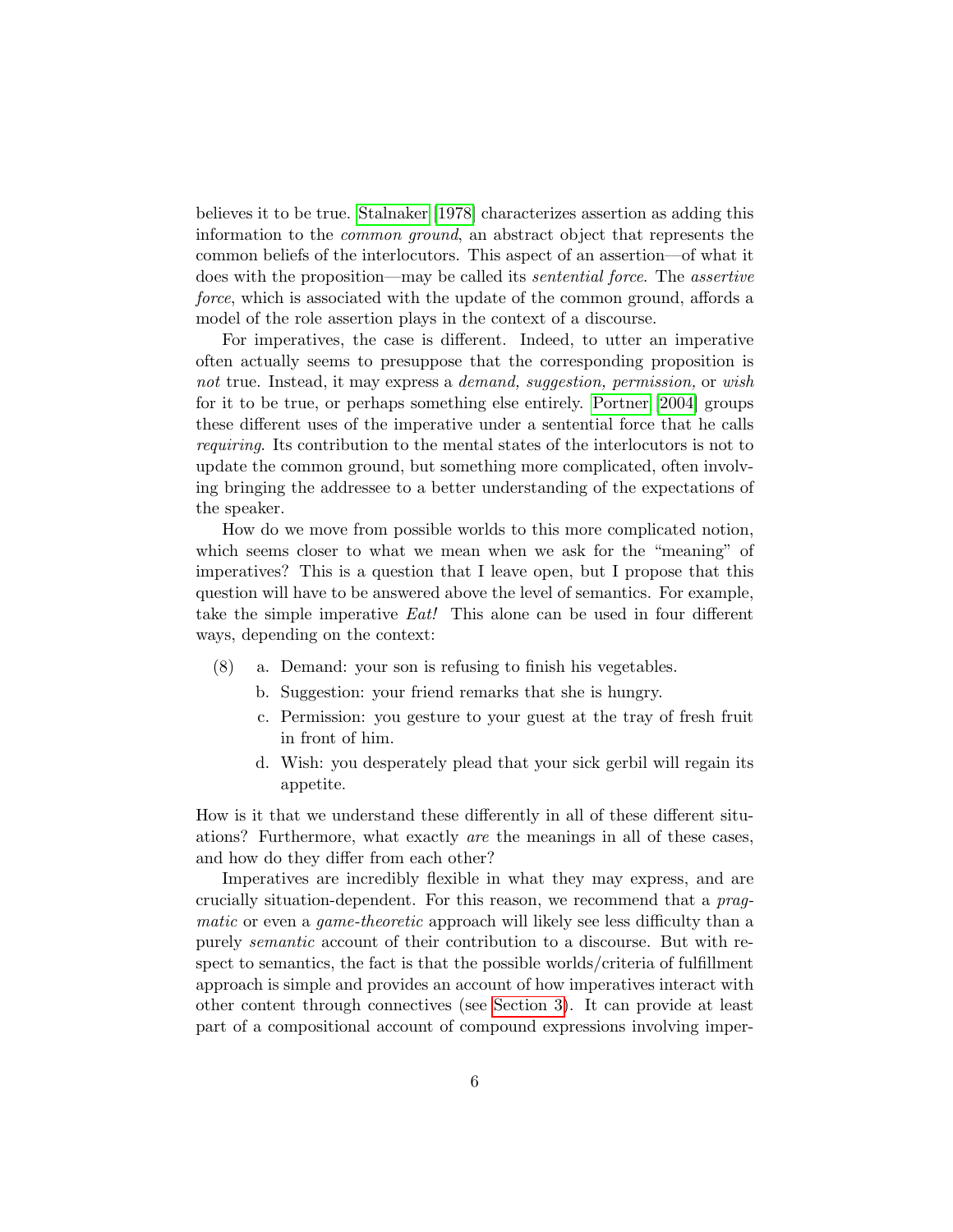atives.[3](#page-6-0) But even if there is more to the semantics of imperatives, we know criteria of fulfillment are a necessary component. This should make it convincing enough that an account of the meaning of imperatives should be built on this approach as a foundation.

#### 2.3 Formalities

In this section we will provide a brief semi-formal development of the semantics of imperatives in terms of criteria of fulfillment, based on a possibleworlds semantics. In particular, we assume that we are provided with three objects:

- The set **P** of all propositions,
- the set I of all imperatives, and
- the set **W** of all possible worlds.

We are leaving the definitions very abstract in order to remain agnostic about the particular nature of assertions (whether they be fundamentally static, dynamic, logical formulas or not, et cetera). We further assume that we may identify for each proposition the set of worlds in which it is **satisfied**, and for each imperative the set of worlds in which it is fulfilled.

Furthermore, a set of propositions is satisfied by all worlds that satisfy all of its elements, and a set of imperatives is satisfied by all worlds that fulfill all of its elements.

In addition to the normal notion of entailment between propositions, we may also define a notion of entailment between imperatives. We say an imperative I entails an imperative J, written  $I \models J$ , if all worlds fulfilling I fulfill J. Similarly, a set  $\Gamma$  of imperatives entails J if all worlds fulfilling  $\Gamma$ fulfill  $J$ .

But we can go even further than this, and capture the soundness of some uncontroversial inferences. For example, take the following three sentences, where the first and third are imperatives and the second is an assertion.

- <span id="page-6-3"></span><span id="page-6-2"></span>(9) a. Take all of the books off of the table.
	- b. From Discourse to Logic is on the table.
	- c. Take From Discourse to Logic off the table.<sup>[4](#page-6-1)</sup>

<span id="page-6-4"></span><span id="page-6-1"></span><span id="page-6-0"></span><sup>&</sup>lt;sup>3</sup>Indeed, it may be that part of the difficulty of reasoning about obligations and permissions is that this reasoning (being perhaps pragmatic in nature) is non-compositional. <sup>4</sup>The example of this form may be due to Jörgensen [\[1937\]](#page-13-6), but I'm not sure.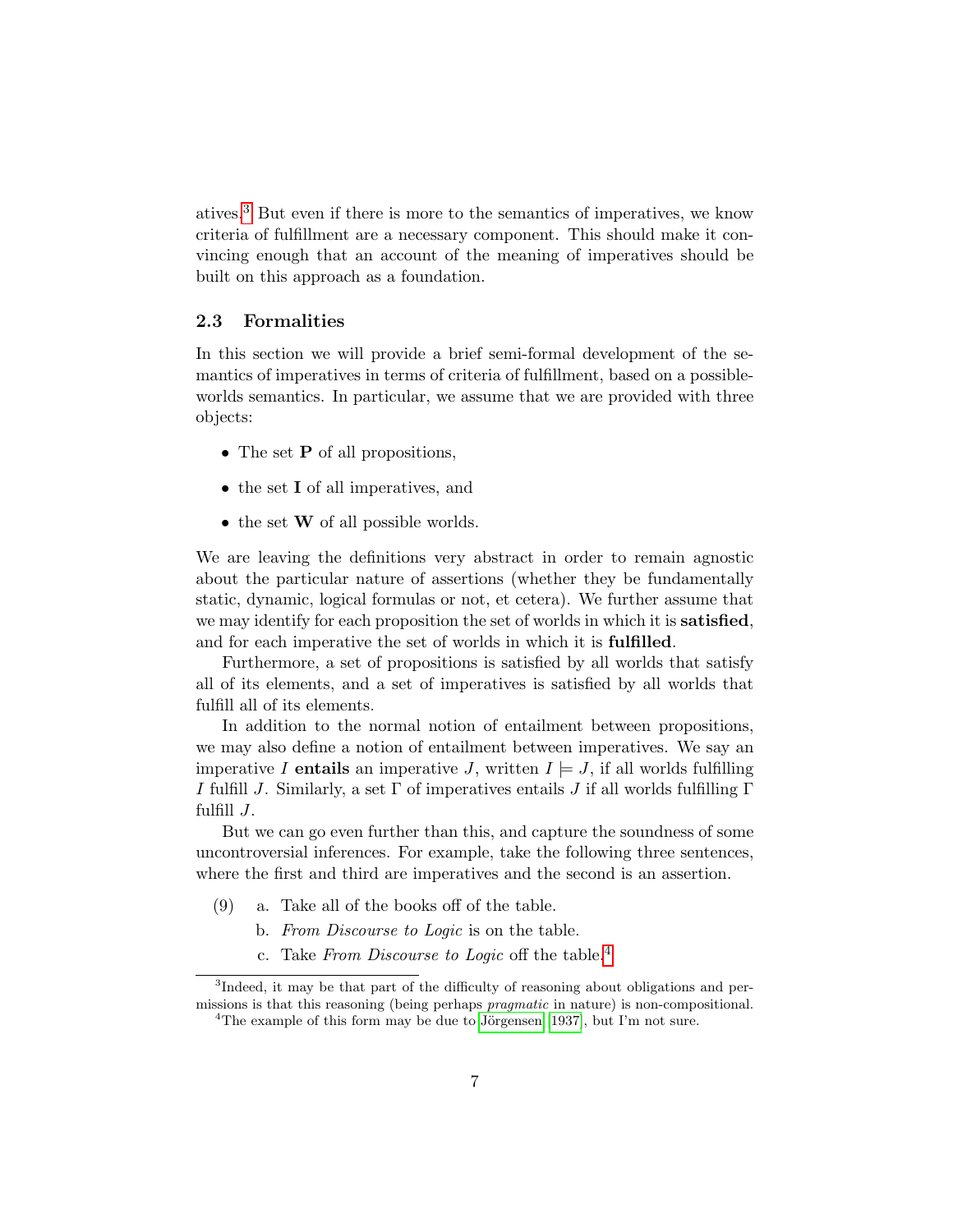Here, the intuition is that if you are to take all books off of the table, and From Discourse to Logic is on the table, then you are to take From Discourse to Logic off the table. Thus, we say [\(9a\)](#page-6-2) and [\(9b\)](#page-6-3) should entail [\(9c\)](#page-6-4). This sort of "mixed inference" can be modeled with a generalized notion of entailment, which we will define as follows.

Let  $\Gamma$  be a set of propositions, and let  $\Delta$  be a set of imperatives. Then the set  $\Gamma \cup \Delta$  entails an imperative I if all worlds satisfying  $\Gamma$  and fulfilling  $\Delta$  fulfill I. Combined with the normal notion of entailment between propositions, this gives us a schematic for the semantics for a logic consisting of both assertions and imperatives.

There is one confusing issue that still has to be resolved, however: this logic can only account for statements that are independently either propositions or imperatives. Dealing with a compound construction that has both features would pose a problem. For example, we don't have the power here to represent the logical conjunction of an imperative and declarative, which may be desirable to model what happens when they are uttered in sequence or connected with "and" (see [Section 3.1\)](#page-8-1). On one hand, this is related to the question of whether imperatives can embed in other kinds of constructions. On the other, more important hand, this is (currently) a weakness of our approach that is not present in approaches that encode what we suppose here to be purely pragmatic (i.e., the sentential force associated with an imperatives) in a dynamic semantic way.[5](#page-7-0) Such approaches may, like [Portner](#page-13-1) [\[2004\]](#page-13-1), characterize imperatives as involving updates of some abstract object in the discourse, which can then be run in sequence with assertions (which update the common ground) just like any other statement. This provides us a natural interpretation of the dynamic conjunction between an imperative and a proposition.

But there is a silver lining to this problem: it turns out that the way conjunction works between imperatives and declaratives is not the same as with either one alone. It exhibits either a heightened sensitivity to discourse structure (i.e., and cannot be used, and we need something richer than its meaning of dynamic conjunction), or it gets a completely different interpretation altogether, where the imperative acts as the antecedent of a conditional. See [Section 3.1](#page-8-1) for details. The complete story here remains unsolved, and we will only expose some of the issues and hint at possible directions.

<span id="page-7-0"></span><sup>5</sup>As [Kaufmann](#page-13-0) [\[2011\]](#page-13-0) notes, "the assumption that linguistic expressions denote pragmatic concepts is hard to concretize unless it is backed by a dynamic conception of meaning" (p. 30). While our view is compatible with a dynamic conception of meaning, it also may be viewed through the simpler static lens (as we effectively did in this section).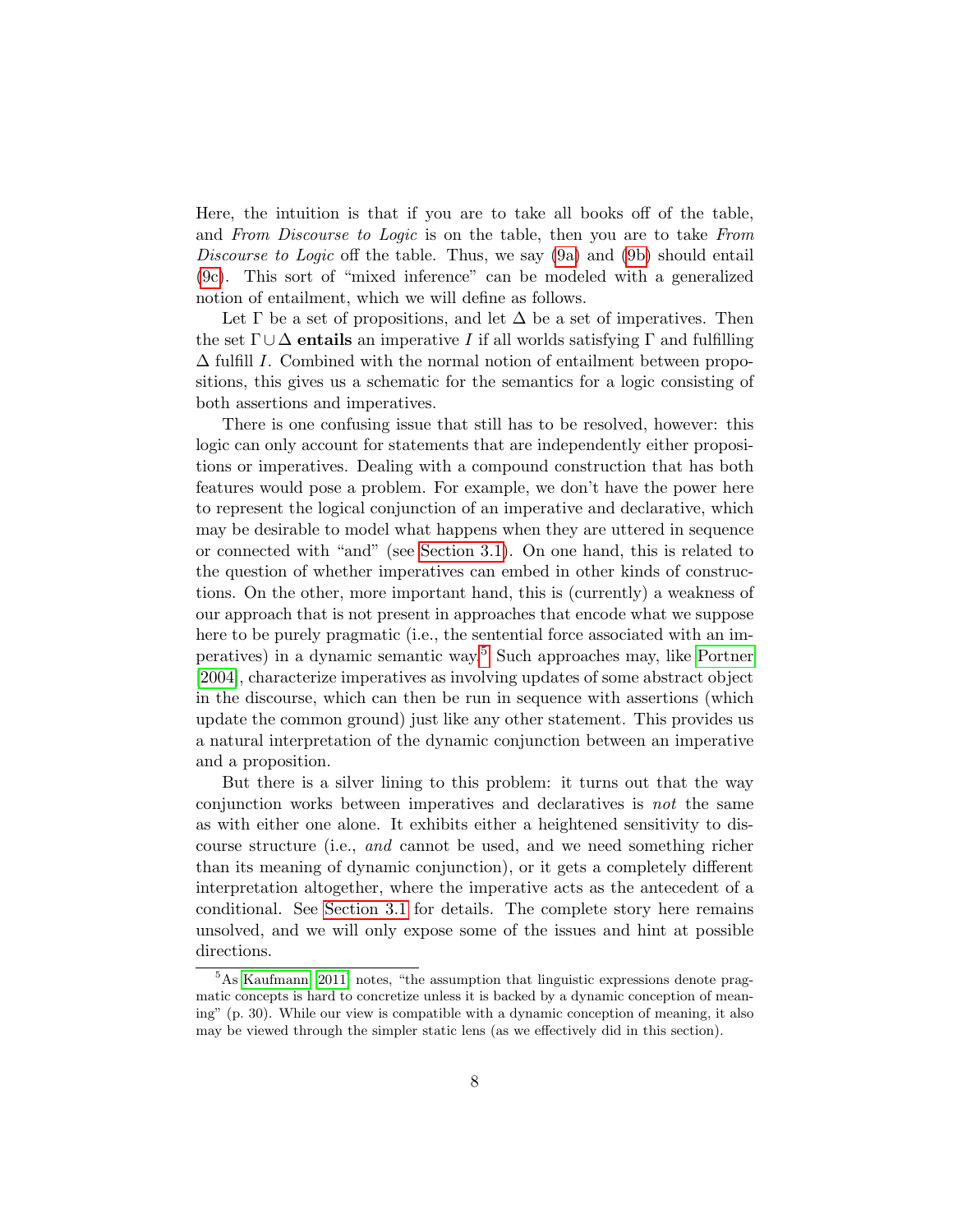### <span id="page-8-0"></span>3 Accounting for Connectives

In the mainstream accounts of imperatives, even simple connectives pose a difficult puzzle. It starts with the paradox of disjunction and free choice permission, and goes down a rabbit hole from there. Our approach will end up being much simpler. We treat conjunction and disjunction in very much the same way as they're treated in the declarative case. However, there will be a few interesting diversions.

### <span id="page-8-1"></span>3.1 Conjunction

The word and is seen in the current tradition of semantics as denoting a sort of dynamic conjunction. That is, A and B will assert something like  $A \wedge B$ , where B might also make use of information (such as discourse referents) introduced in A.

We view *and* as behaving in exactly the same way for imperatives, but instead of the propositions in question denoting what is said to be true, they denote what is said to meet the criteria of fulfillment of the imperatives. When two imperatives are conjoined with *and*, the result is also an imperative. Consider the following example.

(10) Wash the dishes and take out the trash.

This illustrates the simple case where we don't need any dynamics: this imperative is fulfilled if and only if the addressee washes the dishes and takes out the trash. Indeed, in this case, we can see that the inference rules of classical logic for conjunction are borne out.

Now consider a more dynamic example:

(11) Stack up the dishes and put them in the sink.

This makes use of discourse dynamics: it is fulfilled if and only if the addressee stacks up the dishes and puts those dishes in the sink. The use of discourse anaphora intuitively is licensed by the following: Since in any world that fulfills the entire clause, the first clause must be fulfilled, the second clause may assume that the first clause was fulfilled and refer to entities or information introduced in it.

So far so good. In both of the above examples, the behavior exactly mirrored what we get with assertion. But things get more interesting when we try to combine imperatives with declaratives:

- <span id="page-8-3"></span><span id="page-8-2"></span>(12) a. It's raining. Bring your umbrella.
	- b.  $#$  It's raining and bring your umbrella.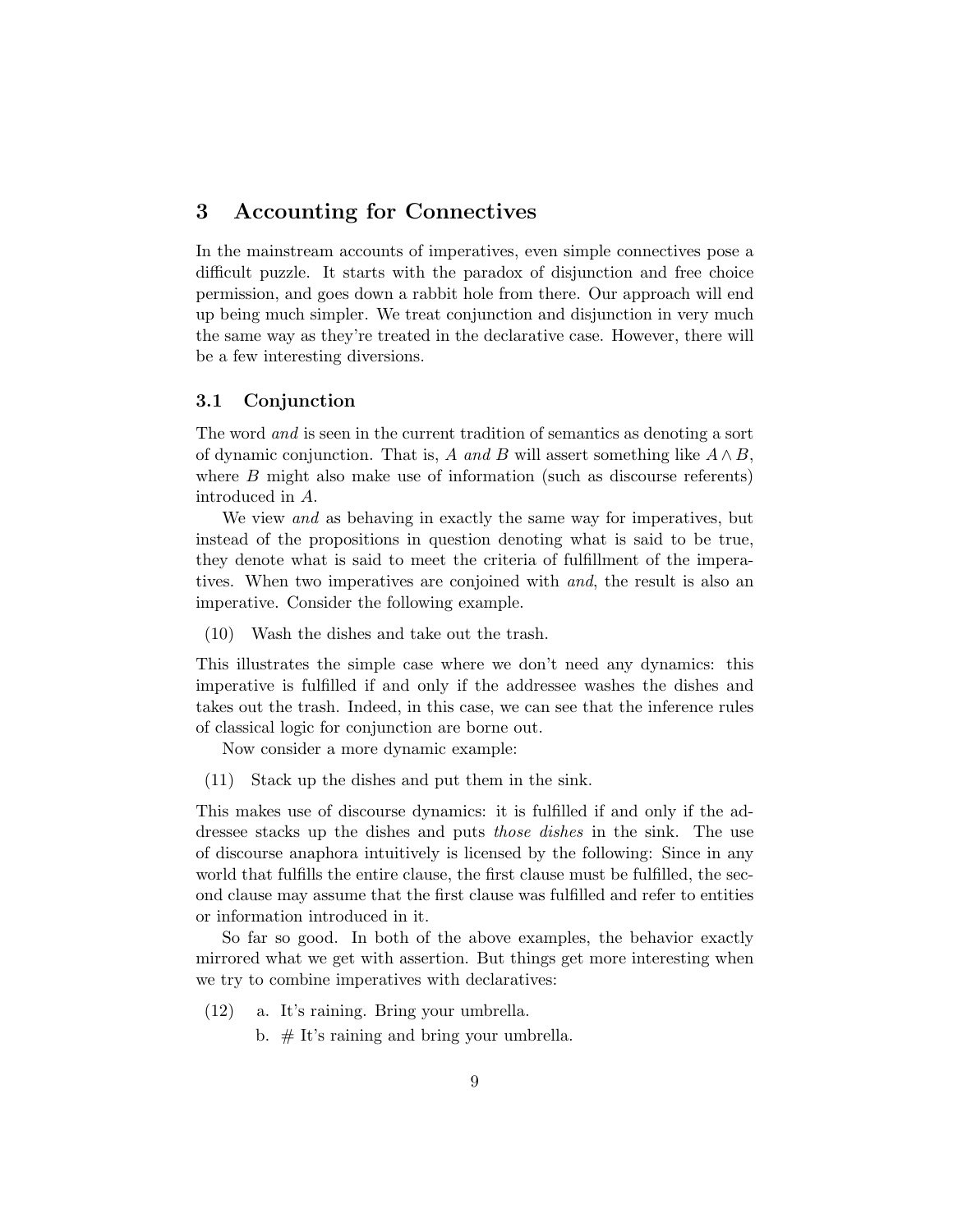- c. It's raining so bring your umbrella.
- <span id="page-9-0"></span>(13) a. Bring your umbrella. It's raining.
	- b.  $#$  Bring your umbrella and it's raining.
	- c. Bring your umbrella because it's raining.
- <span id="page-9-2"></span>(14) a. ? It's not raining. Bring your umbrella.
	- b. # It's not raining, and bring your umbrella.
	- c. It's not raining, but bring your umbrella.

<span id="page-9-1"></span>In example [\(12a\)](#page-8-2), the two utterances can be seen as separate. Although the suggestion Bring your umbrella does seem to draw on the earlier mentioned fact that it is raining outside, the two statements act independently in the sense that the first is simply an assertion and the second a suggestion. The next example, [\(12b\)](#page-8-3), seems infelicitous. But if the word *and* is replaced with so as in [\(12c\)](#page-9-0), the discourse has much the same meaning as [\(12a\)](#page-8-2).

Indeed, the words so, because, and but seem to be appropriate stand-ins for and in the sense that

$$
(A\ so/because/but\ B) \models (A \land B).
$$

They seem to also encode more information about the relationship between the statements. This higher-level information may be handled on a higher level of discourse structure, as in, for example, Segmented Discourse Representation Theory (SDRT; see [Asher and Lascarides \[2003\]](#page-13-7)). In such a framework, the fact that the felicity of the examples in  $(12-14)$  $(12-14)$  is sensitive to the use of and, so, because and but indicates that imperatives are highly sensitive to discourse structure. This invites a new question: in what discourse relations may imperatives stand with respect to declaratives, and why? More exploration of the data seems to indicate that the order of the two clauses, their tenses, and the use of so, because and and can influence the felicity and meaning of the result in complicated ways. These issues may ultimately be essential to understanding how imperatives are understood in context.

For example, in SDRT, the word because is taken to indicate an Explanation relation, which signifies causality between the two statements. So I brought my umbrella because it's raining is taken to mean that the rain caused the speaker to bring her umbrella. But what about Bring your umbrella because it's raining? What sort of causality is indicated by this sentence? It may mean that it's raining causes one of the following, based on the three propositional reductions of imperatives by [Hamblin \[1987\]](#page-13-8).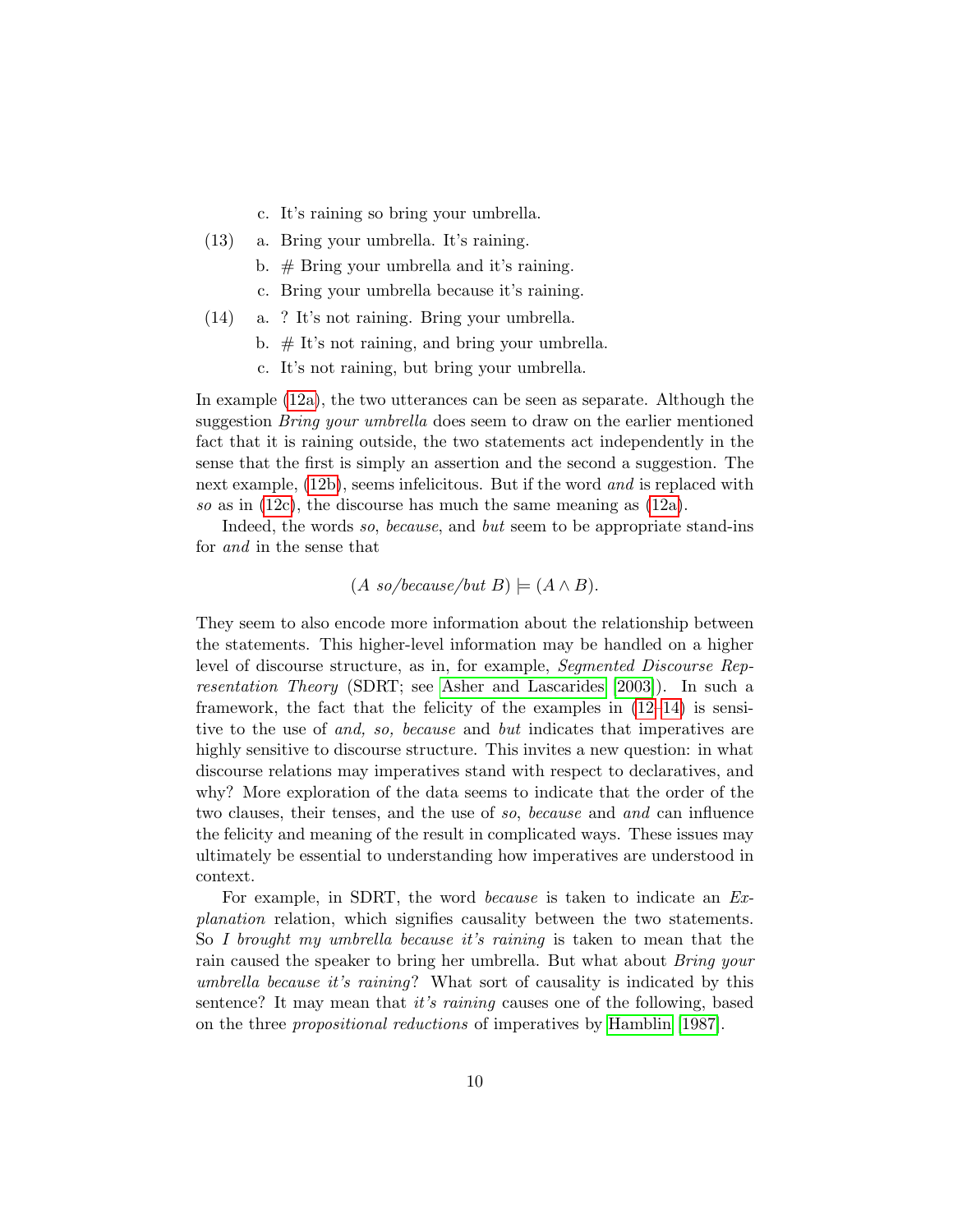- (i) you will bring your umbrella.
- (ii) you must/may bring your umbrella.
- (iii) I order/suggest/permit that you bring your umbrella.

That is, the fact that it's raining either will cause you to bring your umbrella (under the assumption that you comply), is the reason that you are obligated or permitted to bring your umbrella, depending on what particular speech act is being executed, or is the cause of the event of the speaker executing that speech act. Investigating this question may provide at least circumstantial evidence for theories of imperatives. But the particular answer is out of the scope of this paper.

More important for our purposes here—a more basic issue—is that the meanings of  $(12c)$ ,  $(13c)$ , and  $(14c)$  seem to be multi-faceted in that each consists of both a proposition and an imperative. So each statement as a whole doesn't seem to be representable in our logic. There is a simple workaround—just to represent the statement as a pair of an assertion and an imperative—but this approach is not well motivated and complicates the semantics of the connectives (which we wish to avoid).

There is one other use of and that we can discuss at this point. It appears in the following:

- <span id="page-10-1"></span><span id="page-10-0"></span>(15) a. Sign this investment deal and you will be inducted into the millionaire elite.
	- b. Piss off a Texan and you will be sorry that you did.

A statement of the form I and P, where I is an imperative and P is a proposition in the future tense, seems to have a conditional reading. Example  $(15a)$  seems to mean that if you sign the investment deal, you will become a millionaire, just as  $(15b)$  indicates that if you piss off a Texan, something bad will probably happen to you. These examples are enough to show that the construction is generally neutral as to whether it compels the addressee to undertake the action described by the imperative, since depending on the context it can go either way. Thus it seems reasonable to say the conditional statement is the only component of the meanings of these statements.

Then we may ask how this meaning comes about. While we won't motivate a formal account, we propose this as the intuition: the conjunction and is dynamic and allows the right conjunct to refer to information and/or entities introduced in the left conjunct. Since the right conjunct is an assertion, for it to refer to information from the left conjunct, it has to assume the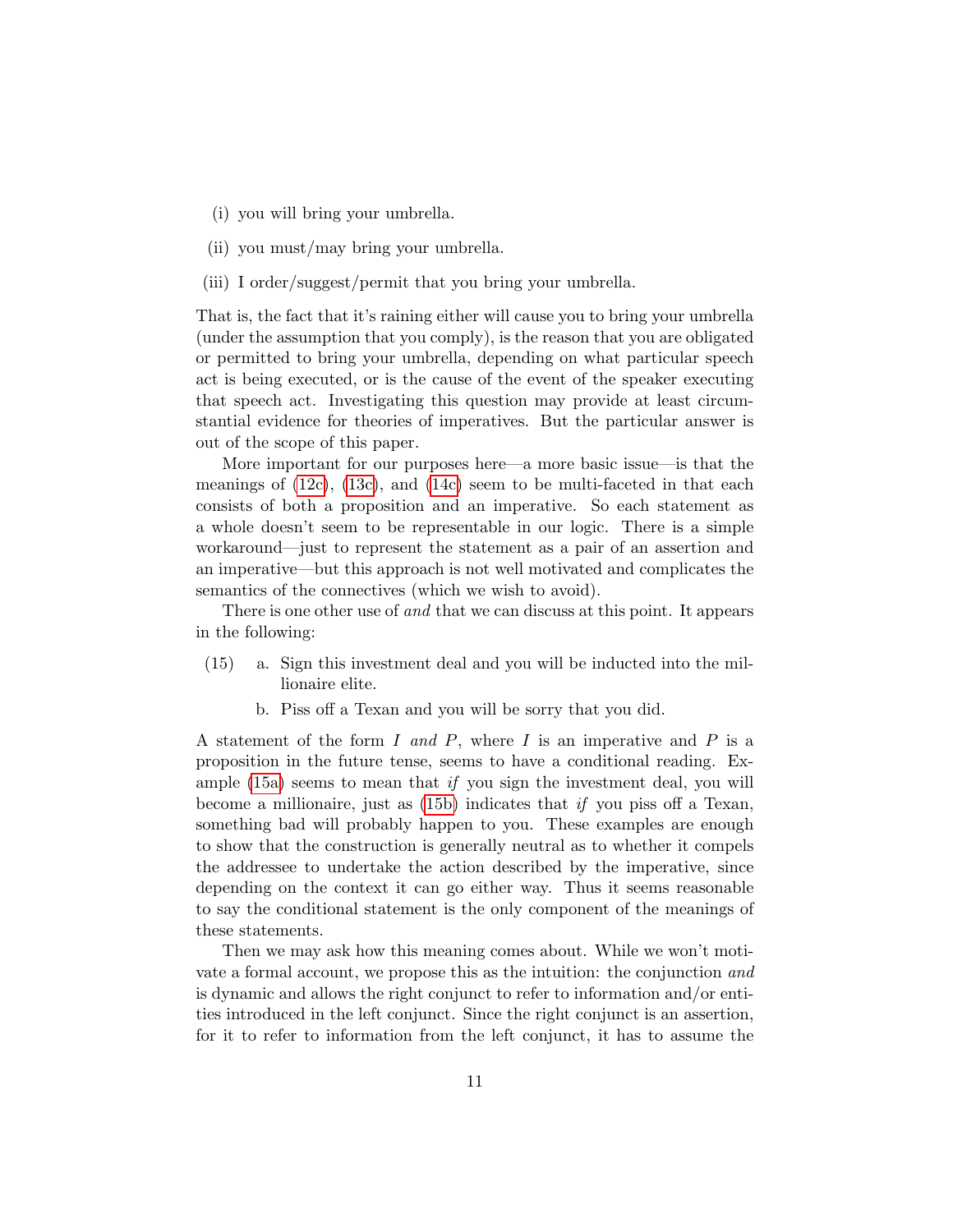truth of the information expressed in the left conjunct, i.e., the imperative. But since the left conjunct is not asserted (being an imperative), the result is that the right conjunct is only asserted under the condition that the left is fulfilled. Thus what remains is a conditional assertion.

What remains to be explained is that the (imperative) utterance of the left conjunct seems to somehow get "cancelled" in the sense that, while uttering an imperative like sign this investment deal would usually involve a speech act like a command or suggestion, nothing of the sort happens here: it does not seem to serve any capacity other than as the antecedent of the conditional. This seems like a confusing problem for accounts of imperatives that intimately tie them with obligation, permission, and speech acts. But it actually might be seen as strong evidence in favor of the *criteria of fulfillment* approach. The fact is, all that matters about the imperative utterance in this kind of example is its criteria of fulfillment. This leads us to the following conjecture:

### The only semantic difference between imperatives and propositions is that the content of imperatives is not asserted.

So instead of having to explain the strange "cancellation" of the imperative in this case, the burden on the linguist here is to explain all of the strange other uses that we have found for uttering content without asserting it—an issue already present in the criteria of fulfillment approach.

One way of viewing this conjecture is as one about sentential force. While assertions have what may be called assertive force, we are conjecturing that imperatives have no semantically defined sentential force at all, so that the force is determined purely from pragmatic and contextual factors.

#### 3.2 Disjunction

Now we will discuss the issues that arise when we try to account for the connective *or* with the *criteria of fulfillment* view of imperatives. One important remark to make is about the dynamics of  $or$ : in the same way that the right conjunct in an and statement may assume and refer to information from the left conjunct, the right *disjunct* in an *or* statement (roughly) may assume and refer to information from the negation of the left disjunct.

First, the case of imperative–imperative disjunction is simple.

(16) Wash the dishes or take out the trash.

This command is fulfilled in the union of the sets of worlds in which the disjuncts are fulfilled, where the addressee washes the dishes or takes out the trash. The dynamic case is perhaps uncommon but still works: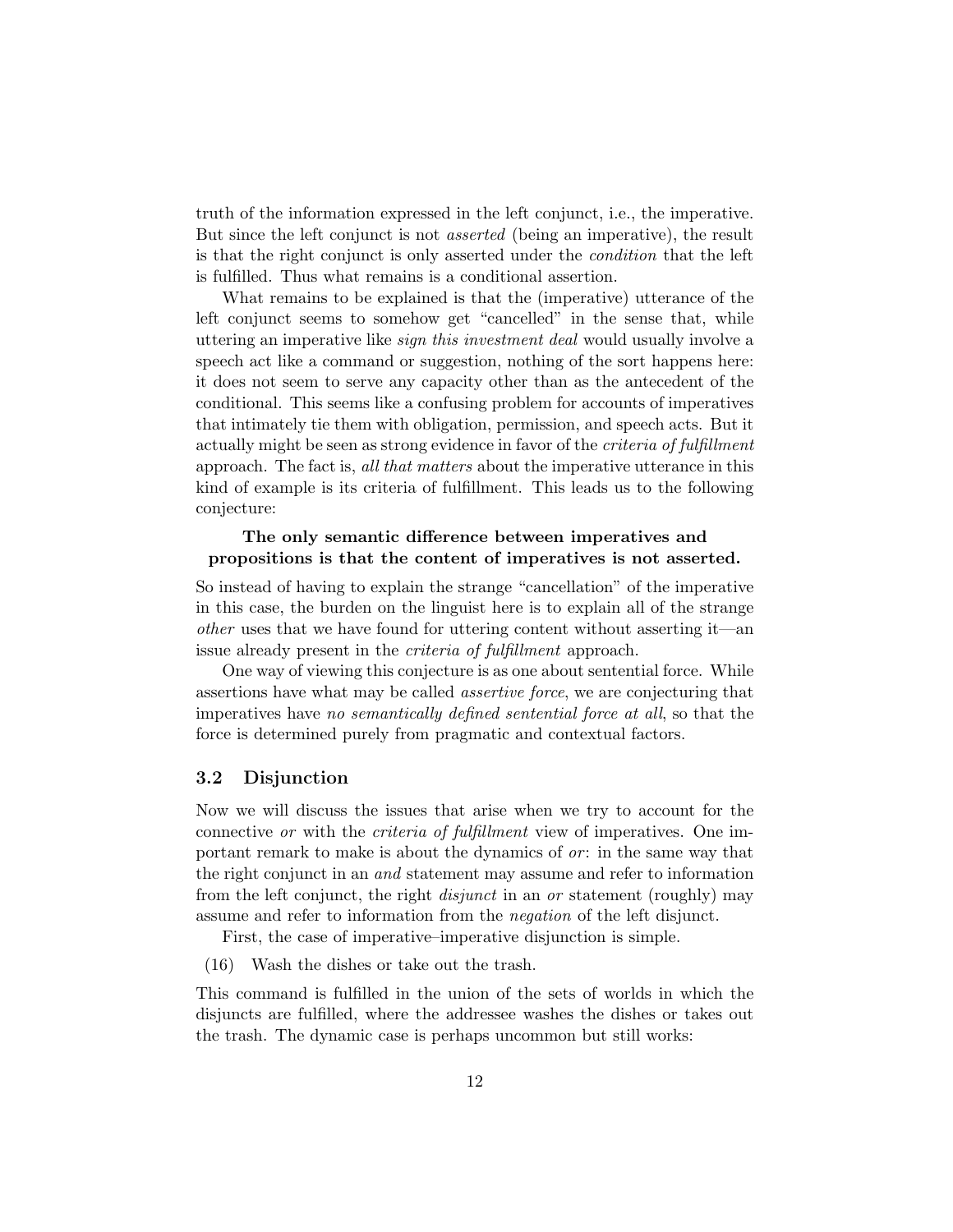(17) Either don't build a bathroom into the house, or put it in a funny place.<sup>[6](#page-12-0)</sup>

At this point, we would look at the more complicated cases involving imperatives and declaratives together. However, we could not figure out any felicitous uses of *or* analogous to those in  $(12c)$ ,  $(13c)$ , and  $(14c)$ . For example, we may try:

<span id="page-12-1"></span> $(18)$  # It isn't raining or bring your umbrella.

When this failed in the *and* case, we could fall back on similar connectives that had different relationships with discourse structure. Such an alternative for *or* isn't apparent to us. One reason for this may be that a much clearer way of expressing what is probably meant by  $(18)$  is If it's raining, then bring your umbrella.

The only felicitous examples we've managed to come up with take on a conditional interpretation, analogous to the examples in [\(15\)](#page-10-1).

- (19) a. Marry that man or your parents will disown you.
	- b. Don't bring an umbrella, or it will just blow away in the wind.

Here, we have a sentence of the form I or P, where P is in the future tense, with the meaning that if  $I$  is not satisfied, then  $P$  will be the case. The intuition between how we may get this reading is very similar to that in the case of and. However, in both of these examples, the force of the command seems to be retained. We could construct an example that seems to suggest the opposite course of action:

(20) Don't sign this investment deal, or you will be inducted into the millionaire elite.

However, this seems slightly subversive—the suggestion not to sign the investment deal still seems to be present, but like it is just being used ironically. Again, like in the case of and, this may seem like a difficult issue for the semantics of imperatives, but the fact that we are afforded these kinds of intricate differences between different uses of imperatives in compound and complex constructions shows that we might be better off deailing with these issues non-compositionally, or in a way that is more sensitive to pragmatics and context.

<span id="page-12-0"></span><sup>6</sup>This is a corruption of an original example by Partee of the phenomenon in assertion.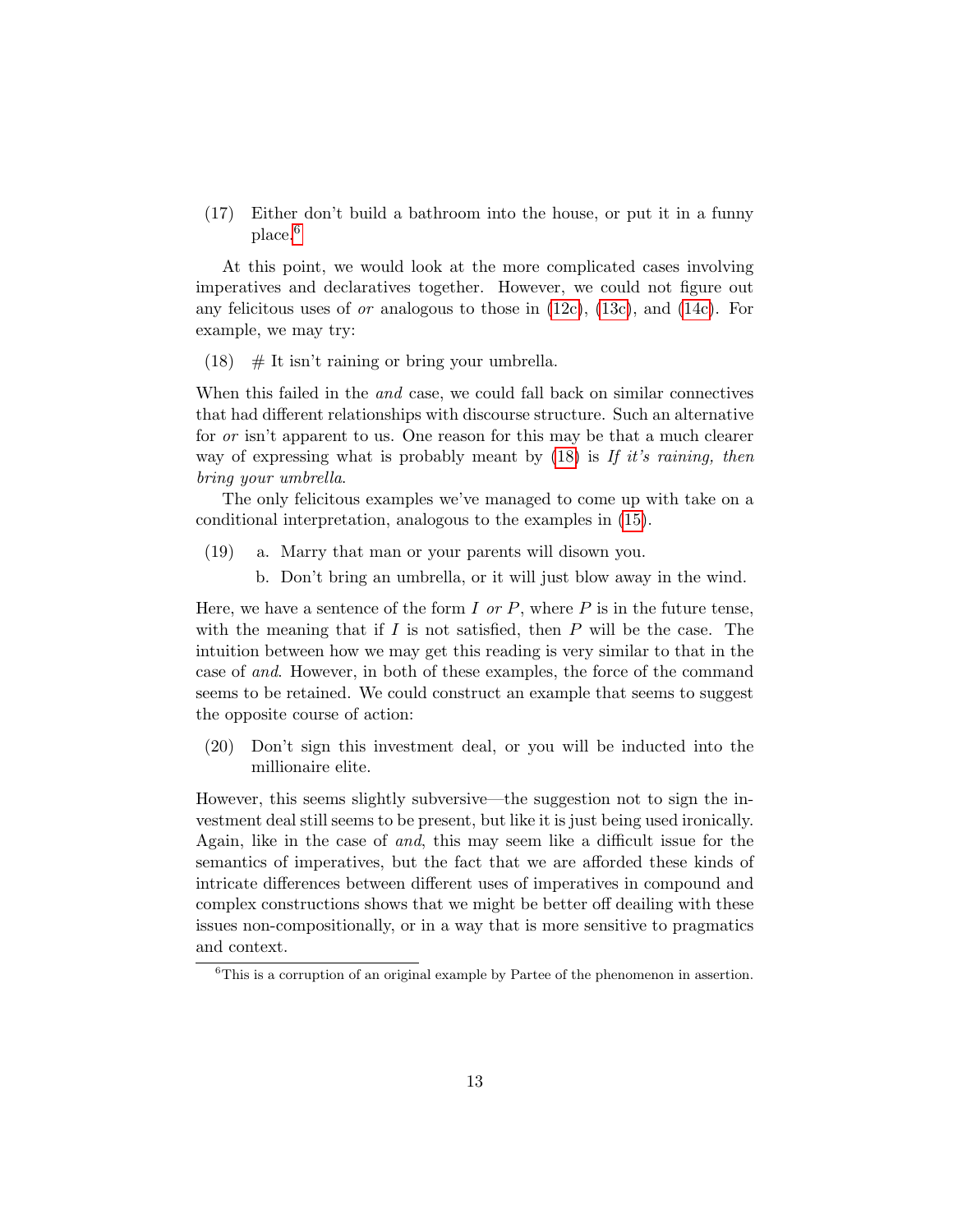### <span id="page-13-2"></span>4 Conclusion

The criteria of fulfillment approach is simple and allows for a straightforward account of the core component of the semantics of imperatives. It also allows us to lay the groundwork that can hopefully support a complete account of imperatives explaining their nuances and their sensitivity to context.

Armed with a precise notion of entailment, we were able to frame some of the problems that a full account of the use of imperatives would have to solve. But along the way, we came upon some interesting questions about imperatives in discourse structure and conditional uses of and and or. We also came to the conjecture that criteria of fulfillment are the only essential component of the semantics of imperatives, in the sense that they differ from assertions only in the fact that they do not assert their content.

Whether this conjecture holds up is a question that has already been much debated and will likely not have a satisfactory solution in the near future. But our hope is that the same thinking that went into the conjecture may motivate a more satisfying account of the general use of imperatives and their role in the establishment of obligations and permissions, on grounds based in pragmatics and rationality.

### References

- <span id="page-13-7"></span>Nicolas Asher and Alex Lascarides. Logics of Conversation. Cambridge University Press, 2003.
- <span id="page-13-8"></span>Charles Hamblin. Imperatives. Blackwell Oxford, 1987.
- <span id="page-13-5"></span>R. M. Hare. Some alleged differences between imperatives and indicatives. Mind, 76(303):309–326, 1967.
- <span id="page-13-6"></span>Jörgen Jörgensen. Imperatives and logic.  $Erkenntnis$ ,  $7(1):288-296$ , 1937.
- <span id="page-13-4"></span>Hans Kamp. Free choice permission. Proceedings of the Aristotelian Society, 74(n/a):57–74, 1973.
- <span id="page-13-0"></span>M. Kaufmann. Interpreting Imperatives. Studies in Linguistics and Philosophy. Springer Netherlands, 2011.
- <span id="page-13-1"></span>Paul Portner. The semantics of imperatives within a theory of clause types. In Proceedings of SALT, volume 14, pages 235–252, 2004.
- <span id="page-13-3"></span>Alf Ross. Imperatives and logic. *Philosophy of Science*, 11(1):30–46, 1944.